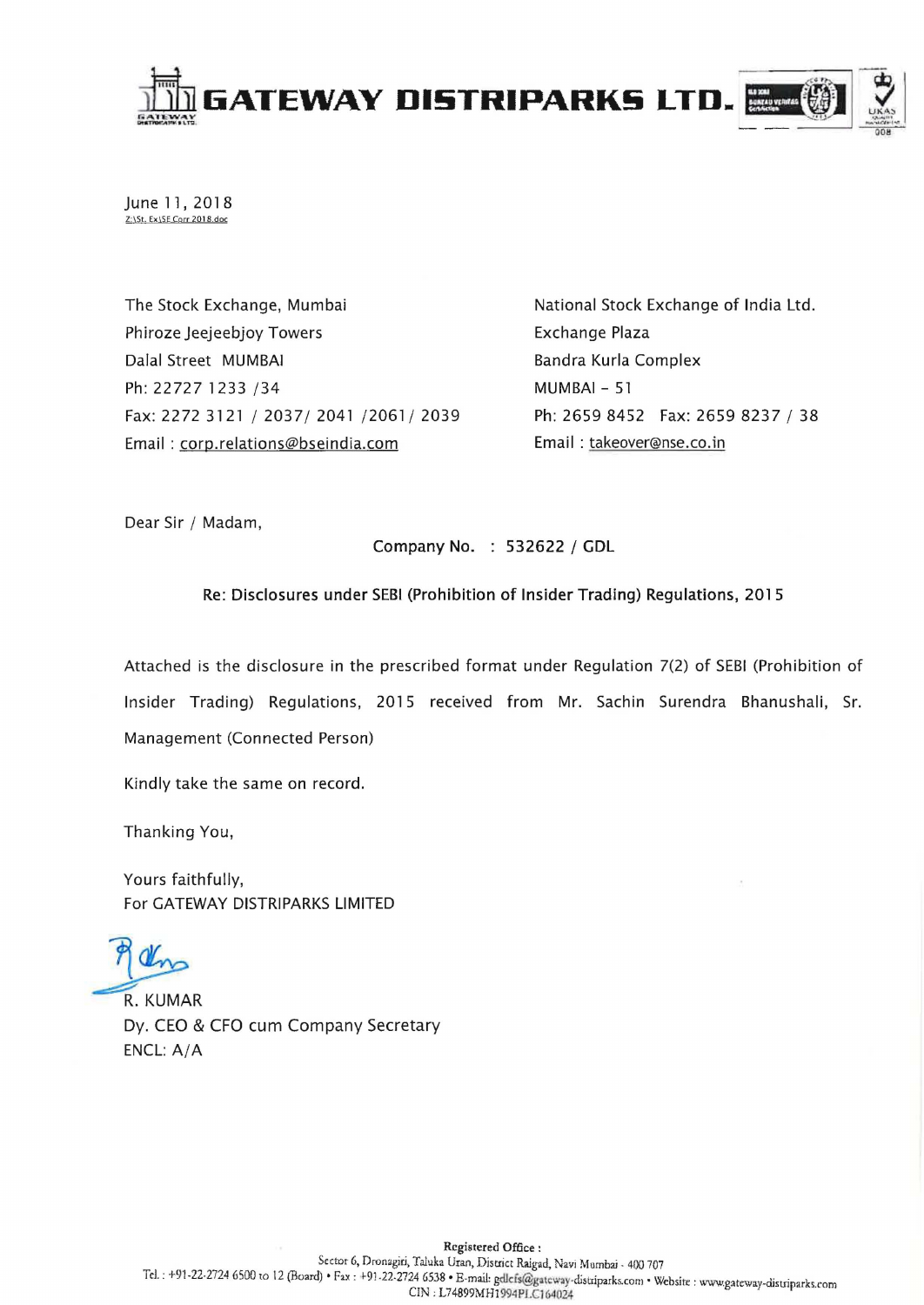## **FORM C**

|                      | SEBI (Prohibition of Insider Trading) Regulations, 2015 [Regulation 7 (2) read with Regulation $6(2)$ – Continual disclosure] |
|----------------------|-------------------------------------------------------------------------------------------------------------------------------|
| Name of the company: | <b>GATEWAY DISTRIPARKS LTD</b>                                                                                                |
| ISIN of the company: | INE8525F01015                                                                                                                 |

| Name, PAN, CIN/DIN,<br>& address with<br>contact nos.                                                            | Category of Person<br>(Promoters/KMP/<br>Directors/immediate<br>relative to/others<br>etc.) | Securities held prior<br>tο<br>acquisition/disposal |                                  | Securities acquired/Disposed |         |            |                                                                  | Securities held post<br>acquisition/disposal |         | Date of allotment<br>advice/ acquisition of<br>shares / sale of shares<br>specify |    | Date of<br>intimation | Mode of<br>acquisition /<br>disposal (on<br>market/public/                           |
|------------------------------------------------------------------------------------------------------------------|---------------------------------------------------------------------------------------------|-----------------------------------------------------|----------------------------------|------------------------------|---------|------------|------------------------------------------------------------------|----------------------------------------------|---------|-----------------------------------------------------------------------------------|----|-----------------------|--------------------------------------------------------------------------------------|
|                                                                                                                  |                                                                                             | Type of<br>security                                 | No. and %<br>of shareh<br>olding | Type of<br>security          | No.     | Value      | Transac<br>Type<br>(Buy/ Sale/<br>Pledge /<br>revoke/<br>Invoke) | Type of<br>security                          | No & %  | From                                                                              | To | to<br>company         | rights/<br>preferential offer /<br>off market/ Inter-<br>se transfer,<br>ESOPs etc.) |
|                                                                                                                  |                                                                                             |                                                     |                                  |                              |         |            | ۰                                                                |                                              | 10      | 11                                                                                | 12 | 13                    | 14                                                                                   |
| <b>SACHIN SURENDRA</b><br>IBHANUSHALI<br>PAN: AHDPB9671O<br>D-70, 2nd Floor,<br><b>Saket New Delhi</b><br>110017 | Sr. Management                                                                              | Equity                                              | 50,000                           | Equity                       | 300,000 | 55,026,422 | Purchase                                                         | Equity<br>shares                             | 350,000 | $8 \text{ bjun } 18$                                                              |    | 08-Jun-18   11-Jun-18 | Open market<br>purchase                                                              |
|                                                                                                                  |                                                                                             | shares                                              | 0.05%                            | shares                       | 0.28%   |            |                                                                  |                                              | 0.32%   |                                                                                   |    |                       |                                                                                      |

**Details of trading in derivatives of the company by Promoter, Employee or Director of a listed company and other such persons as mentioned in Regulation 6(2).** 

|                  |                         |                     | Buy                                             |                   | Sell                                            | Exchange on<br>which the trade<br>was executed |  |
|------------------|-------------------------|---------------------|-------------------------------------------------|-------------------|-------------------------------------------------|------------------------------------------------|--|
| Type of contract | Contract specifications | Notional  <br>Value | Number of<br>units<br>(contracts *<br>lot size) | Notional<br>Value | Number of<br>units<br>(contracts *<br>lot size) |                                                |  |
| 15               | 16                      | 17                  | 18                                              | 19                | 20                                              | 21                                             |  |
| N.A.             | N.A.                    | N.A.                | N.A.                                            | N.A.              | N.A.                                            | <b>NSE</b>                                     |  |

Name & signature Date: 11 June 2018 **---==-**  $P_{R. KUMAR}$ **R. KUMAR**<br>Dy. CEO & CFO cum COmpany Secret. .. ,:' r: **'1';:)** 

Place: Mumbai